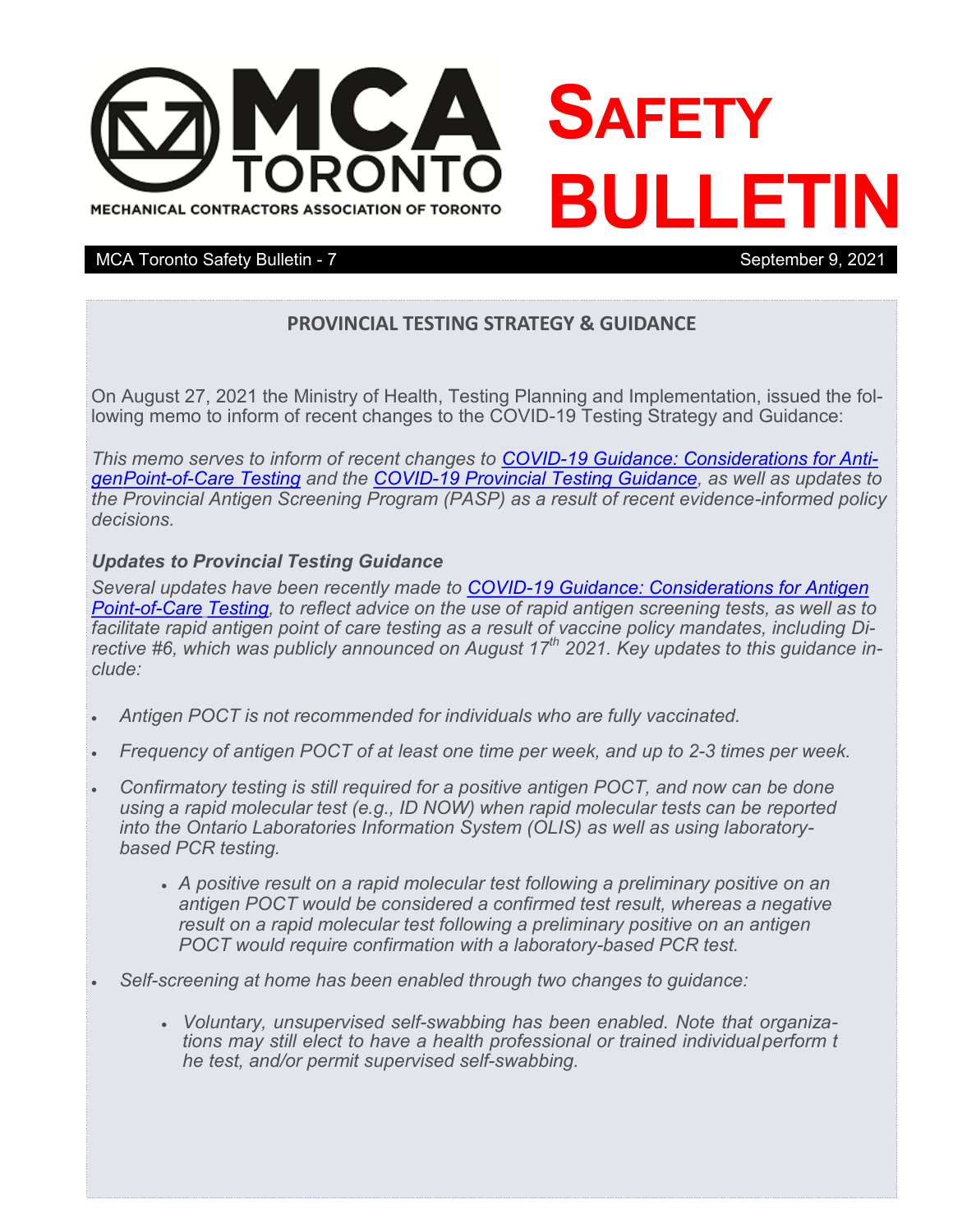# **MCAT SAFETY BULLETIN**

#### MCA Toronto Safety Bulletin - 7 Page 2

 *Waste generated from at-home rapid antigen screening is exempt from guidance for disposal of test kits for organizations performing on-site workplace antigen screening programs, and instead, persons undertaking at-home rapid antigen tests should consult their local municipality's by-laws on the proper disposal of this waste to ensure it can be dis posed of with the household trash.*

#### *Additional changes have also been made to the COVID-19 [Provincial](https://www.health.gov.on.ca/en/pro/programs/publichealth/coronavirus/docs/2019_testing_guidance.pdf) Testing Guidance*

- *Reduced eligibility for asymptomatic lab-based PCR testing for targeted groups.Remaining eligible individuals include:*
	- *Workers (including support workers), visitors (including care givers) andgovernment inspectors of long-term care homes;*
	- *Temporary Foreign Workers for the purpose of international travel;*
	- *Individuals who identify as Indigenous;*
	- *Individuals, and one accompanying caregiver, with written prior approval for out-of-country medical services from the General Manager, OHIP;*
	- *Individuals who are travelling into remote/isolated First Nation and Indigenous communities for work purposes;*
	- *Pre-camp testing for campers (not all campers are children) and staff attending overnight summer camps (until September 6, 2021). Precamp testing for campers (not all campers are children) and staff at tending overnight summer camps (2021) is available at pharmacies only.*
- *To support access to testing, less invasive specimen collection approaches should beused, to maximize test uptake.*

### *Provincial Antigen Screening Program Eligibility*

*Participation in PASP continues to be voluntary for sectors that do not have vaccine mandates in place. The updated COVID-[19 Guidance: Considerations for Antigen Point](https://www.health.gov.on.ca/en/pro/programs/publichealth/coronavirus/docs/Antigen_Screening_Guidance_2021-03-5.pdf)-of-Care [Testing](https://www.health.gov.on.ca/en/pro/programs/publichealth/coronavirus/docs/Antigen_Screening_Guidance_2021-03-5.pdf) recommends not conducting antigen screening for fully-vaccinated individuals. In practice, this means that regardless of vaccination status, an individual may still choose to participate in rapidantigen screening, and do not need to disclose their vaccination status to participate or not participate.*